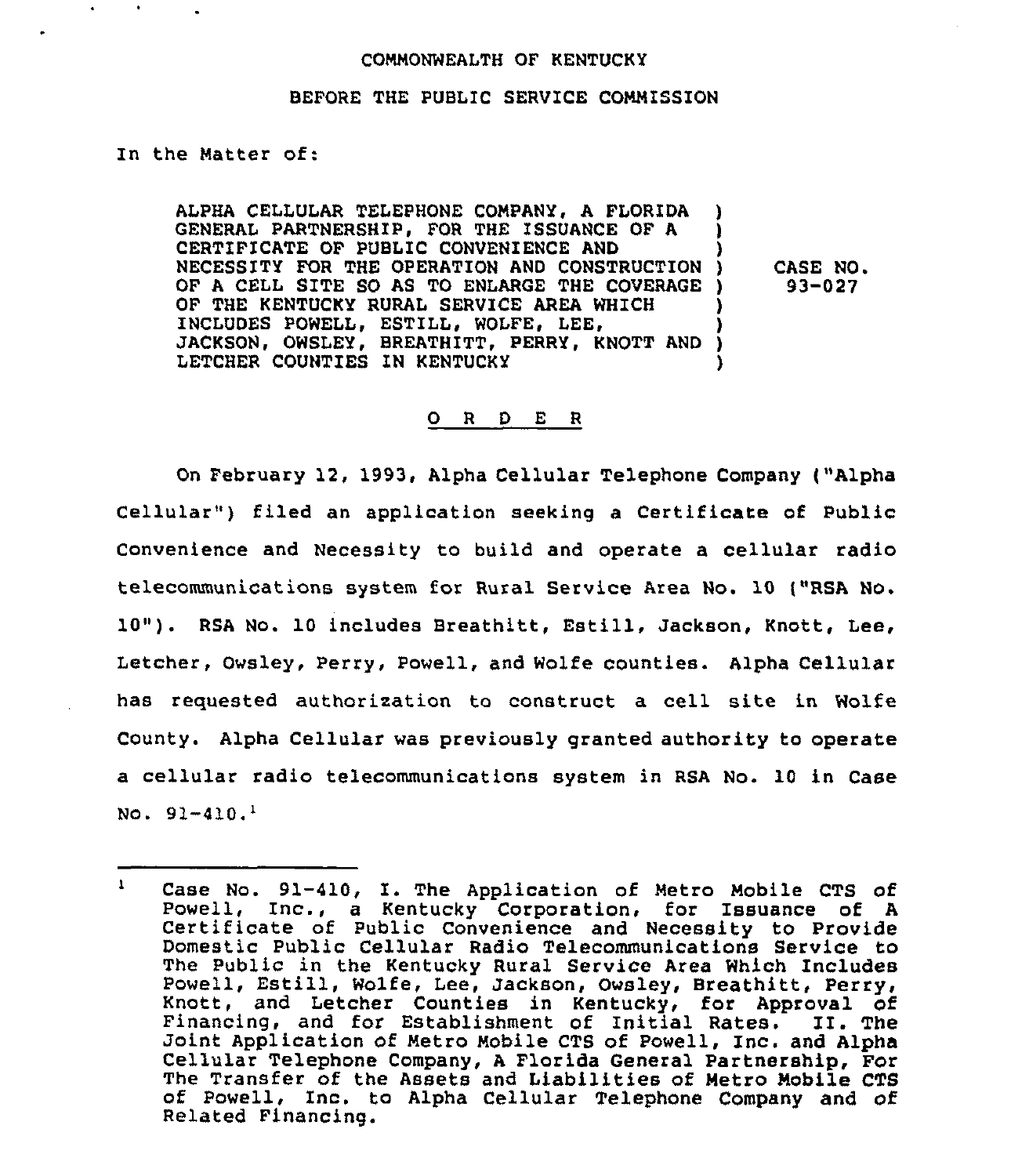The proposed cell site consists of a 285-foot or less guyed antenna tower to be located approximately 0.5 mile north of Campton, Kentucky ("the Campton cell site"). The coordinates for the Campton cell site are North Latitude 37° 44' 31" by West Longitude 83° 32' 47".

Alpha Cellular has provided information regarding the structure of the tower, safety measures, and antenna design criteria for the Campton cell site. Based upon the application, the tower and foundation design appears to meet the criteria of the Building Officials and Code Administrators International, Inc. National Building Code with reference to earthquakes, winds, and tornadoes.

Pursuant to KRS 100.324(l), the Campton cell site's construction is exempt from local zoning ordinances. Alpha Cellular has filed applications with and received approvals from the Federal Communications Commission and the Federal Aviation Administration. Alpha Cellular has filed an application with the Kentucky Airport Zoning Commission ("KAZC") which is still pending.

Alpha Cellular has filed notices verifying that each property owner and/or resident within 500 feet of the Campton cell site has been notified of the pending construction. The notice solicited any comments and informed the property owners and/or residents of their right to intervene. To date, no intervention requests have been received.

Pursuant to KRS 278.280, the Commission is required to determine proper practices to be observed when it finds, upon

 $-2-$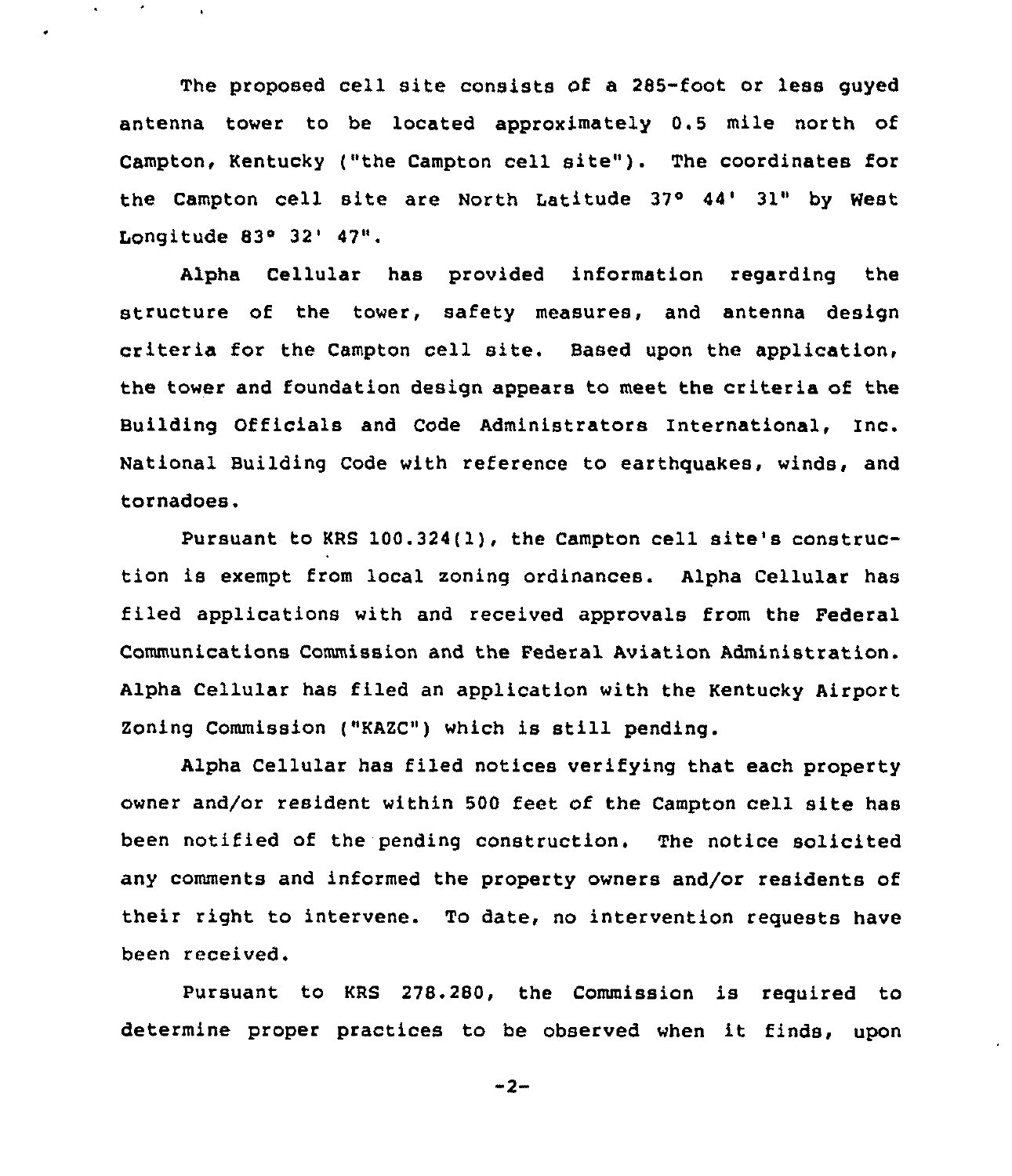complaint or on its own motion, that the facilities of any utility subject to its jurisdiction are unreasonable, unsafe, improper, or insufficient. To assist the Commission in its efforts to comply with this mandate, Alpha Cellular should notify the Commission if it does not use this antenna tower to provide cellular radio telecommunications services in the manner set out in its application and this Order. Upon receipt of such notice, the Commission may, on its own motion, institute proceedings to consider the proper practices, including the removal of the unused antenna tower, which should be observed by Alpha Cellular.

The Commission, having considered the evidence of record and being otherwise sufficiently advised, finds that Alpha Cellular should be granted a Certificate of Public Convenience and Necessity to construct and operate the proposed cell site in RBA No. 10 under its previously approved tariff.

IT IS THEREFORE ORDERED that:

1. Alpha Cellular be and it hereby is granted <sup>a</sup> Certificate of Public Convenience and Necessity to construct and operate the proposed cell site consisting of a 285-foot or less guyed antenna tower to be located approximately 0.5 mile north of Campton, Wolfe County, Kentucky. The coordinates for the proposed cell site are North Latitude 37° 44' 31" by West Longitude 83° 32' 47".

2. Alpha Cellular shall file <sup>a</sup> copy of the final decision regarding its pending KAZC application for the Campton cell site within 10 days of receiving this decision.

 $-3-$